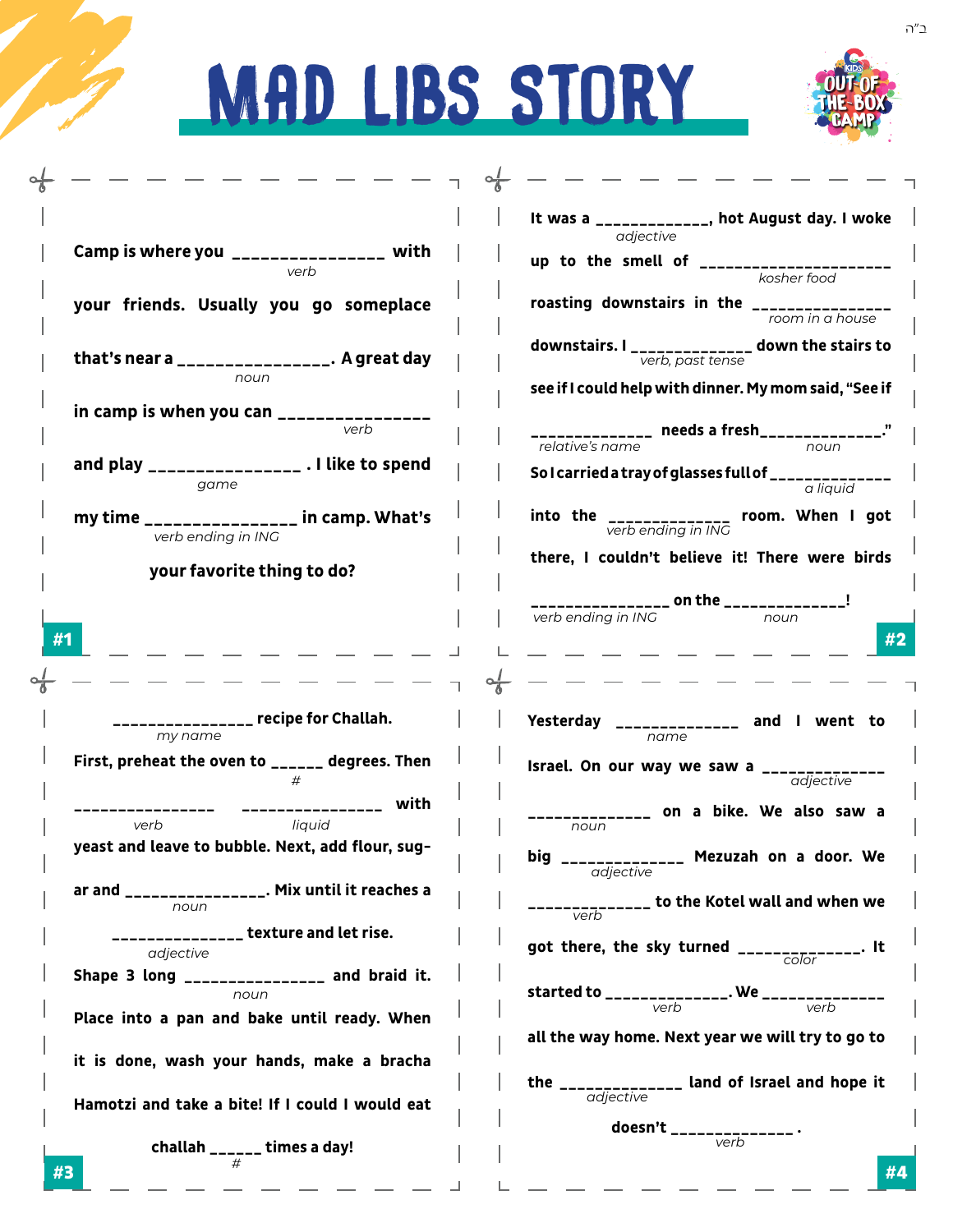| . <u>.</u> .                                  |  |                                 |
|-----------------------------------------------|--|---------------------------------|
| Adjective: _______________________________    |  | Verb: ______________________    |
| Kosher food: _____________________________    |  |                                 |
| Room in a house: _________________________    |  | Noun: _____________________     |
| Verb, past tense: ___________________________ |  | Verb: ______________________    |
| Relative's name: _________________________    |  | Game: ______________________    |
| Noun: ___________________________________     |  | Verb ending in ING: ___________ |
| A liquid: _________________________________   |  |                                 |
| Verb ending in ING: ______________________    |  |                                 |
| Verb ending in ING: ______________________    |  |                                 |
| Noun: ___________________________________     |  |                                 |
| $\frac{\#2}{\#2}$<br>_ _ _ _ _ _ _            |  |                                 |
| . <u>.</u> .                                  |  |                                 |
| Person: _____________________________         |  | Person's Name: ______________   |
| Adjective: __________________________         |  | Number: ____________________    |
| Noun: _____________________________           |  | Verb: ______________________    |
| Adjective: __________________________         |  | Liquid: _____________________   |
| Verb: _______________________________         |  | Noun: ______________________    |
| Color: _____________________________          |  | Adjective: ___________________  |
| Verb: _____________________________           |  |                                 |
|                                               |  | Noun: ______________________    |
| Verb: _____________________________           |  | Number: ____________________    |
| Adjective: _________________________          |  |                                 |

 $#1$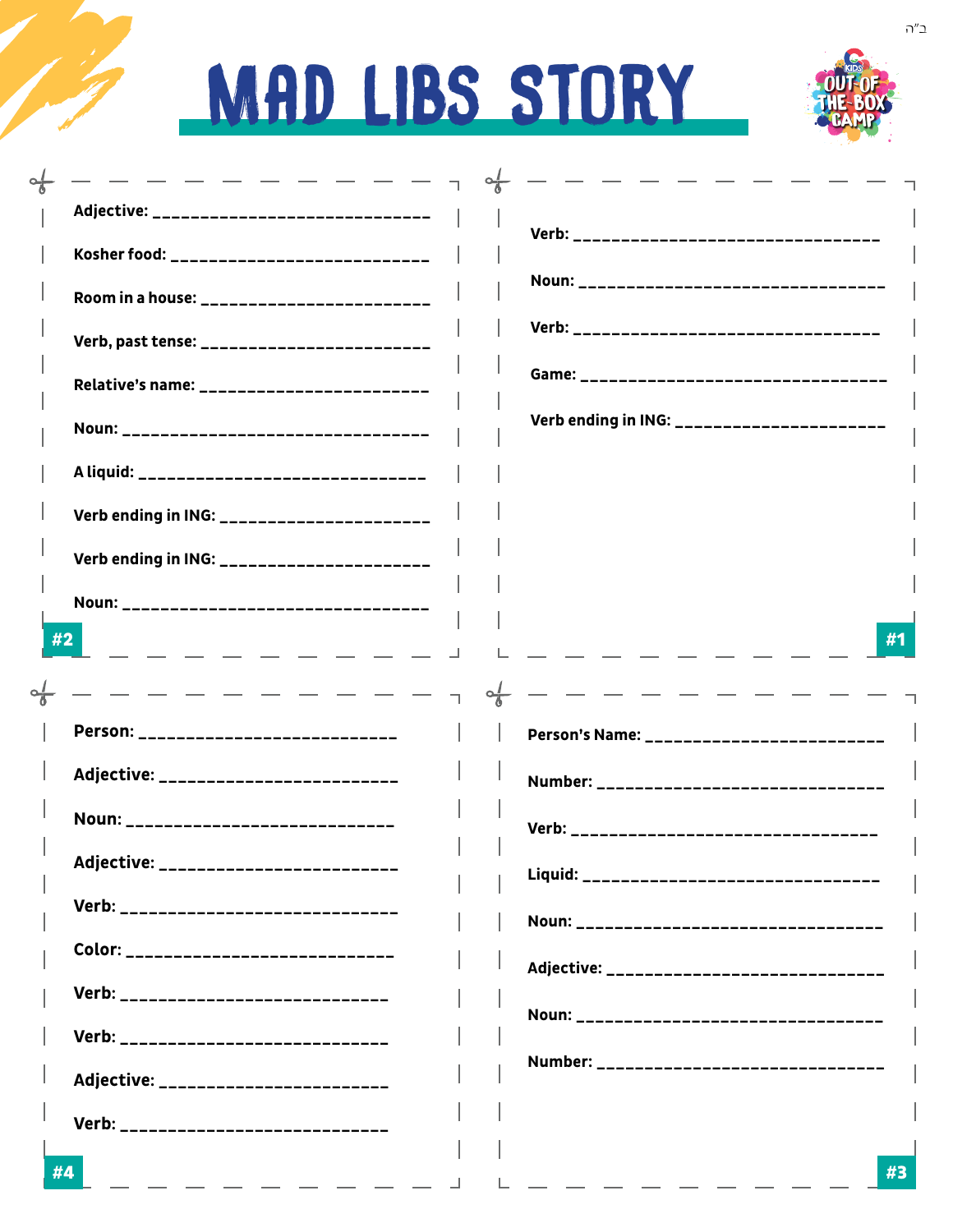

|                                                                                                                                     | It was a _____________, hot August day. I woke<br>adjective         |
|-------------------------------------------------------------------------------------------------------------------------------------|---------------------------------------------------------------------|
| Camp is where you $\frac{1}{2}$ = $\frac{1}{2}$ = $\frac{1}{2}$ = $\frac{1}{2}$ = with                                              | up to the smell of _____________________                            |
| verb                                                                                                                                | kosher food                                                         |
| your friends. Usually you go someplace                                                                                              | roasting downstairs in the _________                                |
|                                                                                                                                     | room in a house                                                     |
| that's near a $\frac{1}{2}$ = $\frac{1}{2}$ = $\frac{1}{2}$ = $\frac{1}{2}$ = $\frac{1}{2}$ = $\frac{1}{2}$ A great day             | downstairs. I ______________ down the stairs to<br>verb, past tense |
| noun                                                                                                                                |                                                                     |
|                                                                                                                                     | see if I could help with dinner. My mom said, "See if               |
| in camp is when you can $\frac{1}{2}$<br>verb                                                                                       |                                                                     |
|                                                                                                                                     | relative's name<br>noun                                             |
| and play _____________________ . I like to spend                                                                                    |                                                                     |
| game                                                                                                                                |                                                                     |
| my time _______________ in camp. What's                                                                                             | into the _____________ room. When I got<br>verb ending in ING       |
| verb ending in ING                                                                                                                  |                                                                     |
|                                                                                                                                     | there, I couldn't believe it! There were birds                      |
| your favorite thing to do?                                                                                                          |                                                                     |
|                                                                                                                                     | verb ending in ING                                                  |
| #5                                                                                                                                  | noun                                                                |
|                                                                                                                                     |                                                                     |
|                                                                                                                                     |                                                                     |
|                                                                                                                                     |                                                                     |
| ________________ recipe for Challah.                                                                                                | Yesterday ______________ and I went to                              |
| my name                                                                                                                             | name                                                                |
| First, preheat the oven to ______ degrees. Then                                                                                     | <b>Israel. On our way we saw a</b> $\frac{1}{\text{adjective}}$     |
|                                                                                                                                     |                                                                     |
| ---------------- with<br>----------<br>verb liquid                                                                                  | ______________ on a bike. We also saw a                             |
| yeast and leave to bubble. Next, add flour, sug-                                                                                    | noun                                                                |
|                                                                                                                                     | big ______________ Mezuzah on a door. We<br>adjective               |
| Mix until it reaches a<br>ar and                                                                                                    |                                                                     |
| noun                                                                                                                                | ________ to the Kotel wall and when we<br>$\overline{verb}$         |
| $\frac{1}{1}$ = $\frac{1}{1}$ = $\frac{1}{1}$ = $\frac{1}{1}$ = $\frac{1}{1}$ = $\frac{1}{1}$ = $\frac{1}{1}$ texture and let rise. |                                                                     |
| adjective                                                                                                                           | got there, the sky turned ______ <sub>color</sub> _____. It         |
| Shape 3 long ________________ and braid it.                                                                                         |                                                                     |
| noun                                                                                                                                |                                                                     |
| Place into a pan and bake until ready. When                                                                                         |                                                                     |
|                                                                                                                                     | all the way home. Next year we will try to go to                    |
|                                                                                                                                     |                                                                     |
| it is done, wash your hands, make a bracha                                                                                          |                                                                     |
|                                                                                                                                     |                                                                     |
| Hamotzi and take a bite! If I could I would eat                                                                                     | the $\frac{1}{\text{adjective}}$ and of Israel and hope it          |
| challah ______ times a day!                                                                                                         | doesn't _______________ .                                           |